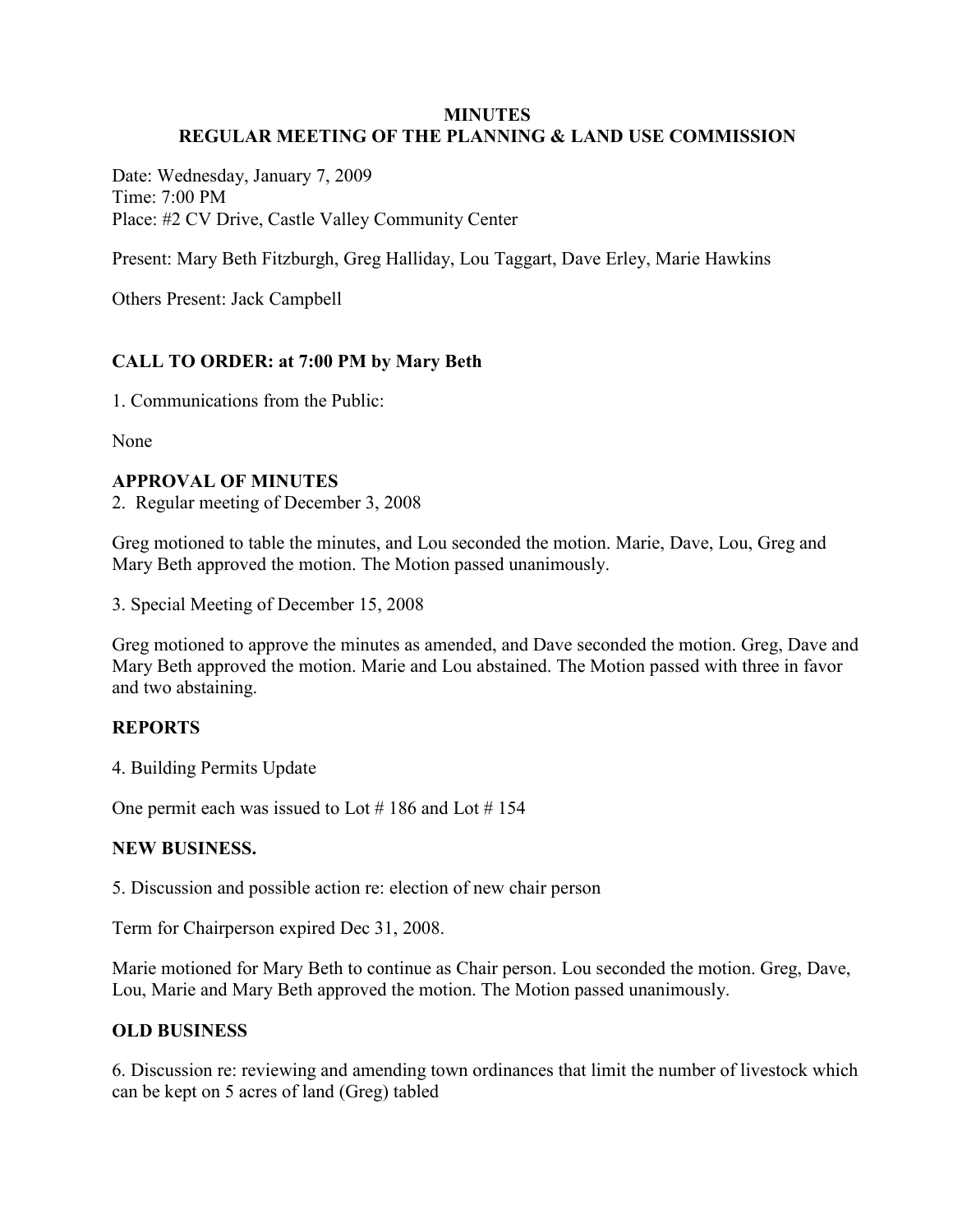Left tabled.

7. Discussion and possible action re: reviewing and amending our definition and language for second dwellings, tabled

Lou motioned to untable the item. Dave seconded the motion. Greg, Dave, Lou, Marie and Mary Beth approved the motion. The Motion passed unanimously.

Members discussed having a clear definition of dwelling unit and to keep it simple and easy to understand. It was agreed that the definition should only allow one dwelling with one kitchen  $\&$ bath per lot. Lou read the definitions for kitchen and second dwelling from Ventura, CA. Mary Beth has found similar definitions online from Provo and Park City. Lou will email the definition for members to review. Access from inside the dwelling only was also discussed. Jack comments that only one dwelling unit is allowed, and to look at it from a legal aspect. He also recommended using the term non-habitable space for accessory buildings. It was discussed if we need to define sleeping space. It was agreed that the ordinance must state that no duplexes are allowed, and that only one dwelling unit be allowed per five acres.

Dave motioned to retable the item. Lou seconded the motion. Greg, Dave, Lou, Marie and Mary Beth approved the motion. The Motion passed unanimously.

8. Discussion and possible action re: updating the Deer Fencing Ordinance (Greg Halliday), tabled

Greg motioned to untable the item. Dave seconded the motion. Greg, Dave, Lou, Marie and Mary Beth approved the motion. The Motion passed unanimously.

The spreadsheet sent by Dave with exclusionary fencing lengths was reviewed and discussed. Continuous fencing was discussed, as to what is the maximum length a lot can have fenced, limits set for height, for any fencing over 4 feet will exclude deer. Greg suggests shielding (Privacy) fencing have a limit of 300 feet and be a certain distance from house with a maximum height of 8 feet. He also suggested that privacy fencing is not the same as exclusionary fencing and that we should include another section in the ordinance for privacy fencing. Fencing must be nonencumbering to allow the movement of deer. Marie expressed concern that the penalty section was not clear enough. Lou will research this and see what is in our nuisance ordinance and Grand County's or other community's policies.

Dave motioned to retable the item. Greg seconded the motion. Greg, Dave, Lou, Marie and Mary Beth approved the motion. The Motion passed unanimously.

9. Discussion and possible action re: reorganization and revision of Zoning Ordinance 85-3, tabled

## Left tabled

Greg motions to adjourn. Lou seconded the motion. Greg, Dave, Lou, Marie and Mary Beth approved the motion. The Motion passed unanimously.

## **ADJOURNMENT at 8:42 PM by Mary Beth**